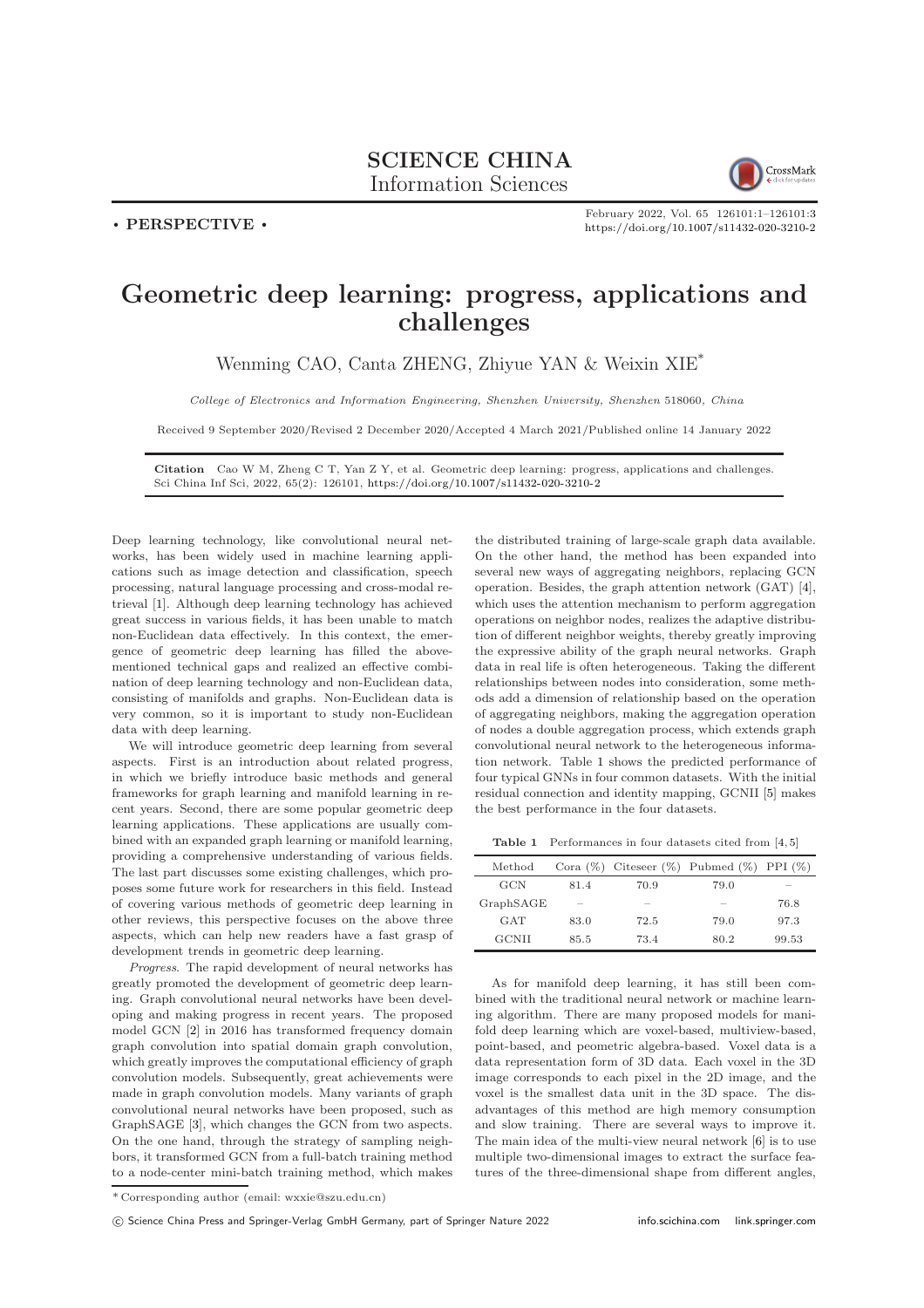and to segment the three-dimensional shape. Using twodimensional CNN technology to process the corresponding two-dimensional images directly to identify and detect threedimensional objects. The point cloud-based method directly processes the original 3D surface with 3D coordinates, and must not be affected by the number and arrangement of data.

Related applications. Geometric deep learning has been widely explored in various fields. The recommendation system uses social networks or buying behaviors to provide users with accurate and fast services, such as friends, merchandise items or personalized content for each user to improve their experience and create opportunities for attracting new users. Besides, community detection and fraud detection in social network are also popular in the field of graph neural networks. Community detection is a common task in social network analysis, with the purpose of clustering nodes into multiple groups called communities. Graph neural networks can achieve both overlapping and nonoverlapping community detection.

Except for the above, geometric deep learning is also applied in many other fields such as computer vision [\[7\]](#page-2-7), chemistry, biology, and knowledge graph. There are also many interesting types of research in image analysis. Related methods are presented in Appendix A.

Challenges. Research on geometric deep learning, especially in graph data, has made great success in structural data in the past years. But there are still some problems and challenges which researchers should face.

(1) Computation cost. There are numerous parameters in the deep neural network that bring great computation cost to researchers. So does the geometric deep neural network. For one thing, nodes in graph data have a complicated connection and unpredictable attributes, which makes it more difficult to train the neural network model. The information in manifold entities has lots of high-dimensional information. Therefore, the data with a number of entities we need to train our model is quite difficult to process and train. For another thing, the current deep learning frameworks, such as Tensorflow and Pytorch, integrated many common models like CNN, LSTM, which are used to directly deal with Euclidean data like image and text, with the powerful calculating ability of modern GPUs to accelerate the model's training process. Geometric data is so irregular in most situations that different methods are needed for efficient and complex calculations. It has a long way to go for more powerful frameworks and abilities for calculating.

(2) Deeper architecture. As we know, it is a lot effective for most kinds of tasks to increase the number of neural network layers in the deep learning field. The traditional deep neural networks can stack hundreds of layers to obtain better performance, because the deep neural network has more structural parameters, which greatly improves its expression ability. However, graph neural networks are often shallow, most of which do not exceed three layers. Overlaying multiple GCN layers will result in over smoothing; that is, all nodes will converge to a similar value. Some methods are proposed to alleviate over smoothing and achieve a certain effect. The comparison of different deep GCNs is presented in Appendix B.

However, the proposed methods for deep architecture are effective just in some certain graph data. It has still been the biggest limitation of GNN. Designing a true deep GNN is an exciting challenge for future research and will make a huge contribution to understanding GNN.

(3) Dynamic graph. A big challenge is how to deal with dynamic graphs. Static graphs are stable, so feasibility modeling can be done on them, while dynamic graphs have changing structures. New users may join in, and the old user's exit and connections between users will change at any time. When edges and nodes appear or disappear, static GNN cannot change adaptively. Although the graph is a common way to model complex systems, this abstraction is usually too simple because the real-world system is dynamic and changes over time. Sometimes time-continuous behavior provides the key information about the system. How to process the dynamic graph effectively in various types of fields is still a big challenge for the researchers. Dynamic GNN is actively studied, but research about dynamics needs deeper study before it becomes mature. We think it is a milestone in overall GNN stability and adaptability.

(4) Heterogeneity. For graph data, the current methods aim to process homogeneous information networks, less to process heterogeneous information networks that are those with more than one type of nodes or more than one type of connection. For example, users on Twitter network can retweet, reply, and mention other users. Therefore, there are three or more user relationship types for a Twitter network, and the network data contains a large amount of multimedia information such as image and text. This is an example of a typical heterogeneous information network. In [\[8\]](#page-2-8), there proposed a heterogeneous information network analysis to mine heterogeneous graphs with richer and more comprehensive structural information and attribute information. It still needs deeper researches.

(5) Scalability. In the real world, there are many so large graph networks that it is hard to research on with graph neural networks. Large graphs consist of local information and global information that are important for graph analysis. The current graph neural network focuses only on local information, neglecting global information which is important but hard to obtain. It is difficult to calculate the Laplacian matrix of a large graph for GCN model. Besides, every node in a large graph has its local structure, making it hard to train the model with mini-batch method. Some methods have been proposed to solve this problem, such as rapid sampling and subgraph training but they are not effective enough. Besides, high-order structures are also very important in complex networks, such as describing protein-protein interactions in biological applications. However, most graph neural networks are limited to nodes and edges. Incorporating such a structure into a message passing mechanism can bring more expressive power to models based on graph neural networks.

Scalability is one of the key factors limiting industrial applications, and industrial applications usually have to deal with very large graphs and low latency constraints. Until recently, the academic research community has almost ignored this aspect, and many models described in the literature are completely unsuitable for large-scale scenarios. Also, the perfect combination of graphics hardware (GPU) and classic deep learning architecture is one of the main driving forces for mutual success, but is not necessarily suitable to graph structure data. In the long run, specialized graphics hardware may be needed.

(6) Causal reasoning and interpretability. The Turing award winner Judea Pearl pointed out that graph neural network has the potential to deal with problems on causal reasoning that cannot be solved by a classical neural network. Geometric deep learning is the expansion of various